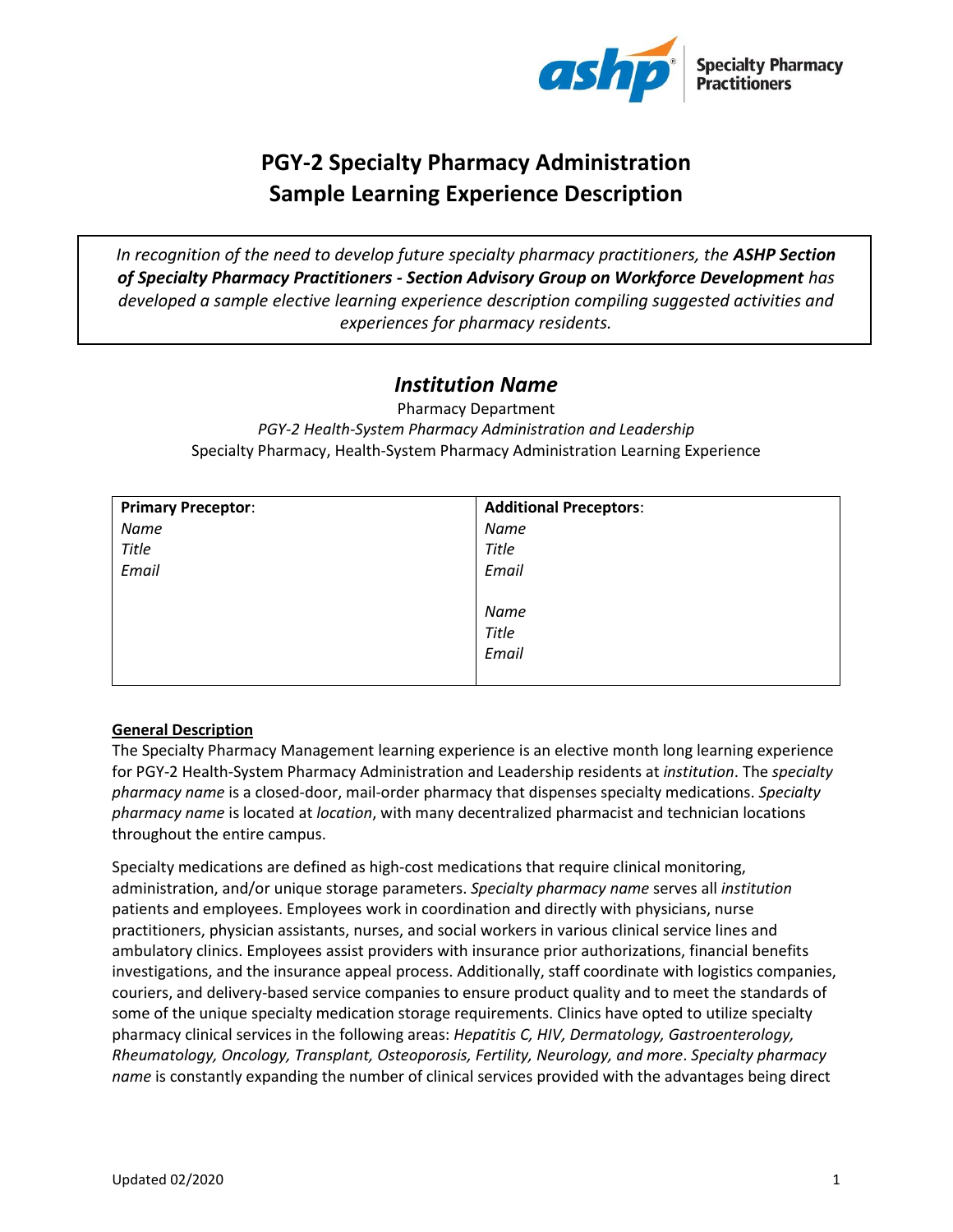

access to services for *institution* providers and patients, direct access to an electronic medical record (EMR), and collaborative agreements with said providers.

Role of the Pharmacist Preceptor: Leadership and administration teams are responsible for coordinating projects and workflow throughout the entire central operations pharmacy as well as decentralized locations. Leadership and administration formulate strategies to help enhance patient care, increase workflow capacity and efficiency, formulate vision for growth and expansion of market share, triage and remedy patient complaint issues, intercept and mediate issues and complaints, attend high level meetings discussing system-wide changes and involvement, and coordinate all other operations and activities of *specialty pharmacy name* employees and staff on a day-to-day basis.

Residents will be provided opportunities to develop advanced patient-care management skills necessary for complex medication-related disease states, complex medical complications, and related to the managerial aspects of specialty pharmacy services.

Resident responsibilities may include, but are not limited to: formulating and completing process improvement projects/service line expansion projects; analyzing current workflow processes and triaging issues as they arise; intercepting and triaging customer complaint issues; attending and partaking in managerial discussions and meetings; coordinating with pharmacy team leads and operation leads to manage inventory issues, patient issues, and logistic issues; and triaging and rectifying employee complaints and issues as they arise.

The resident may also partake in central operations as part of the specialty pharmacy workflow to give broader insight into leadership and administrative decision making which may include, but is not limited to: prescription processing, addressing drug utilization review, interpreting claim adjudications, completing prior authorizations, assisting in the appeal process, co-payment assistance, pharmaceutical billing processes, dispensing operations, and delivery operations. Residents will develop skills in the following areas while on rotation: time management skills, multi-tasking skills, communication skills, managerial skill sets including clinical and people management, conflict resolution, and clinical knowledge in specialty medications and disease states.

Residents will be required to lead topic discussions in the disease state areas, leadership development, conflict resolution, and other administration areas they are interested in and have agreed upon with their primary preceptor. The resident may choose to engage staff and the leadership team with an educational formal presentation if they so choose.

Certain aspects of the learning experience will be customized to the resident's interest area, prior experiences, and areas for improvement. Residents are encouraged to express their interest in particular service lines during their initial meeting with their primary preceptor. Residents will be formally evaluated during midpoint and final evaluations with their preceptors via PharmAcademic.

# **Hours and Preceptor Interaction**

- *0800-0830: Meet with preceptor and create schedule/designate tasks for the day*
- *0830-1100: Partake in assigned projects or central/clinical operations for the day*
- *0900 (M-W-F): Engage in specialty pharmacy staff huddle in central operations*
- *1100-1200: Check-in with preceptor for afternoon discussions/schedule updates, check-in with operations, call center, and script data entry staff for delivery confirmations and issues for patients that resident is coordinating or any other outstanding issues outside of clinical involvement*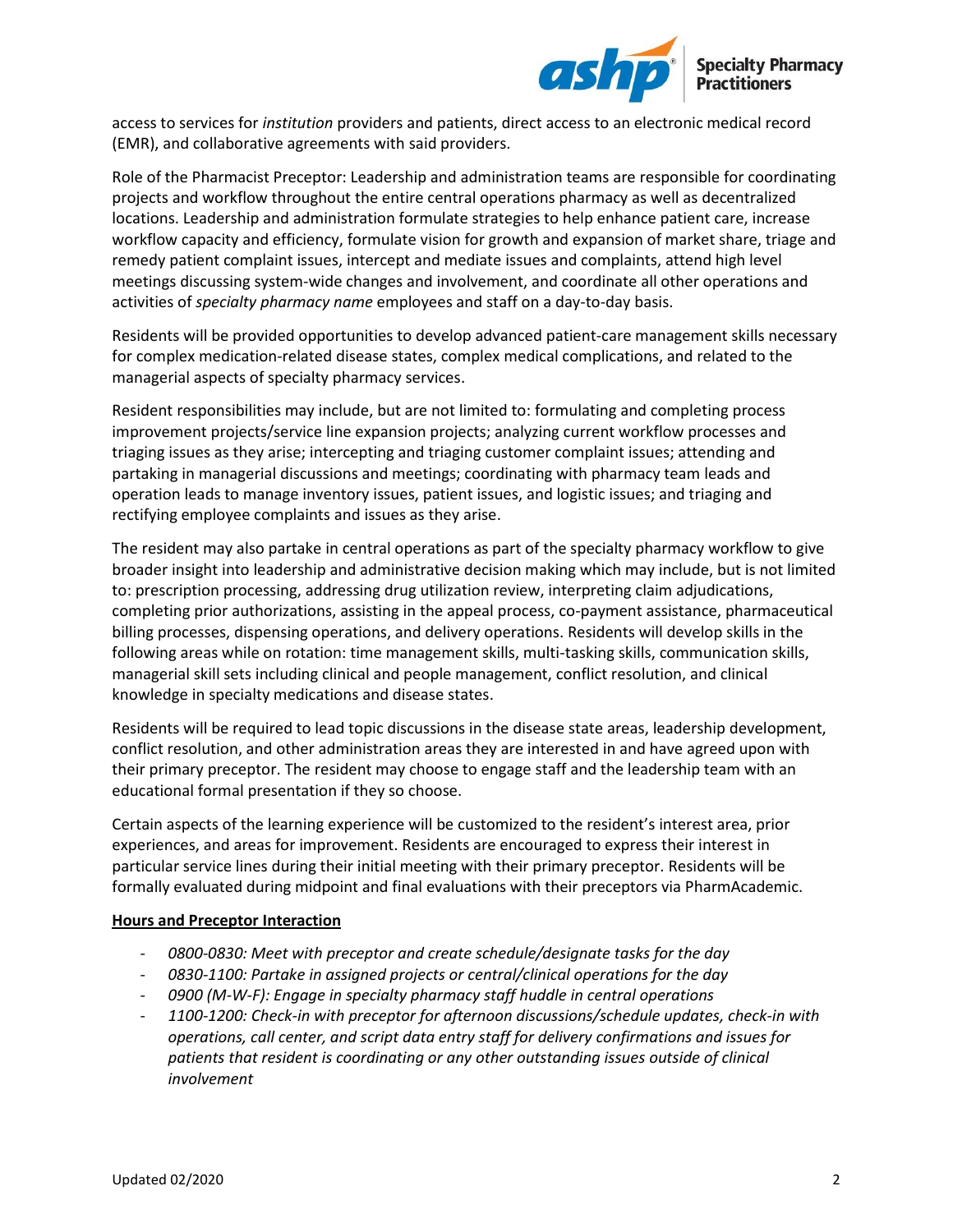

- *1300-1530: Wrap-up clinical activities for the day (if assigned), and engage in discussions with primary preceptor and afternoon follow-ups and status updates on projects*
- *1600: End of day check-in with primary preceptor for outstanding issues and coordinating nextday activities*
- *1630: Dismissal from rotation (unless required to attend any meeting/event after 1630)*

*Any days off, or requests for PTO should be approved by primary preceptor and/or residency coordinator, preferably prior to the beginning of the rotation.* 

*\*\*Tentative schedule above is subject to change at the discretion of preceptors and coordination with resident\*\**

### **Potential Disease State and Topics Encountered**

Common topics in which the resident will be expected to gain proficiency through literature review, discussion, administrative and leadership team involvement, and/or direct patient care experience include, but are not limited to:

- *Operations*
	- o *Insurance Overview*
	- o *Patient Assistance Programs*
	- o *Medication Reconciliation*
	- o *Medication Education*
	- o *Adherence Coaching*
	- o *Storage specifications for specialty medications*
	- o *Logistics and Delivery of medications*
	- o *Script Data Entry*
	- o *DUR Review*
- *Scope of Practice* 
	- o *Individual assessment of each clinical service line*
	- o *Assessment of Practice for Ambulatory Care Services*
- *Human Resource Management* 
	- o *Conflict resolution*
	- o *Patient incidence/complaint resolution*
- *Regulatory Compliance and Standards* 
	- o *Review of contract negotiations*
	- o *Review of current and future policies, procedures, and protocols*
	- o *URAC, ACHC, CPPA, and Pharmacy Network (if applicable) standards*
- *Financial Assessments* 
	- o *Cost analysis on current or future projects*
	- o *Return-on-investment investigations*
- *Strategic Planning* 
	- o *Develop/formulate strategy moving forward*
	- o *Market share analysis*
	- o *SWOT analysis for project development*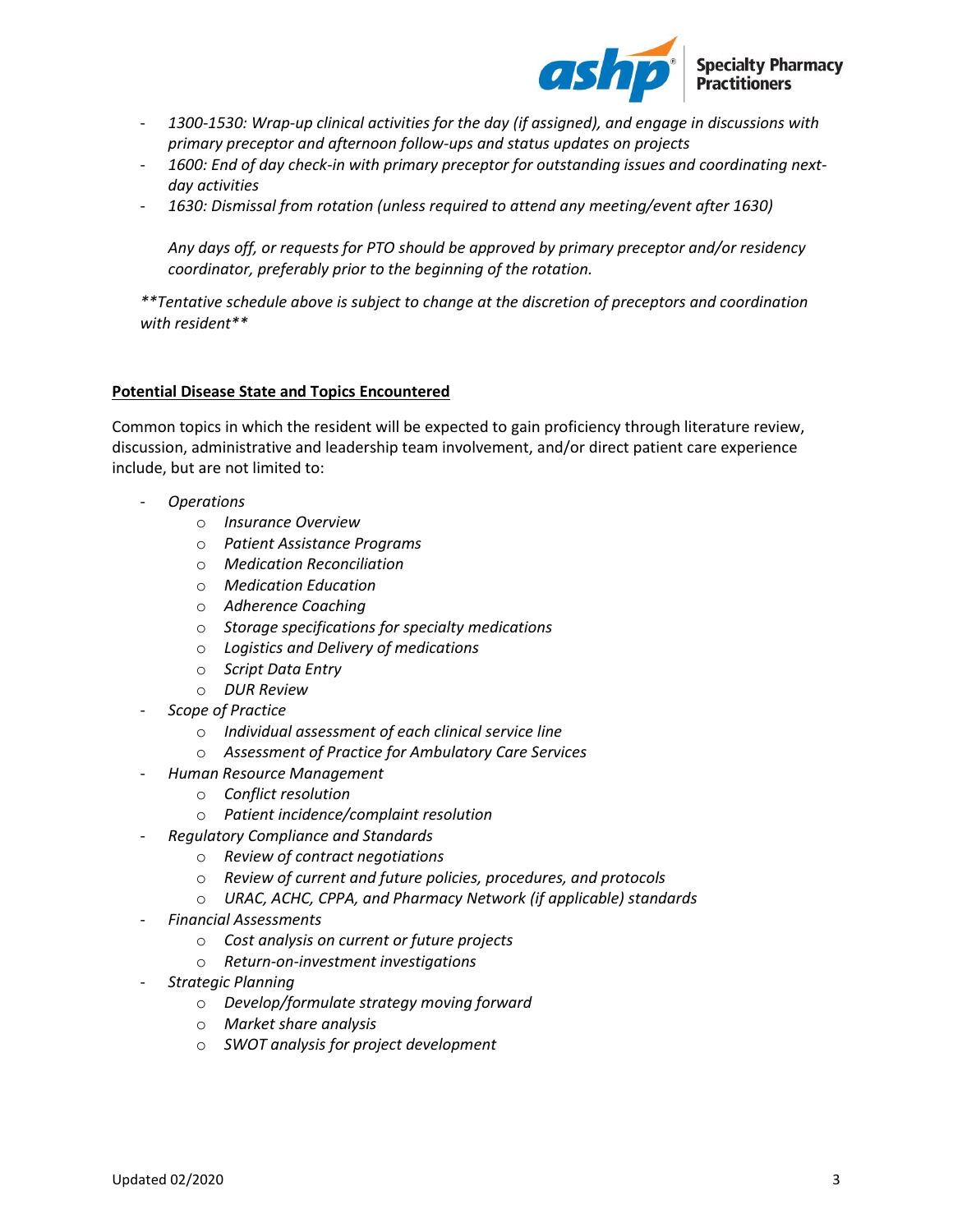

# **Goals and Objectives Taught and Evaluated**

| Objective                                                                                       | <b>Matched Activity</b>                                                                          |  |  |
|-------------------------------------------------------------------------------------------------|--------------------------------------------------------------------------------------------------|--|--|
| Goal R1.1: Identify patient care service opportunities.                                         |                                                                                                  |  |  |
| Objective R1.1.1: (Evaluating) Based                                                            | -Analyze current services and compare with current market                                        |  |  |
| on one's assessment of the scope of                                                             | demands                                                                                          |  |  |
| the pharmacy's current services,                                                                | -Conduct quality improvement analysis with current services                                      |  |  |
| identify any service opportunities                                                              | -Formulate and conduct gap analysis                                                              |  |  |
| Goal R1.2: Participate in the development and coordination of medication-use policy improvement |                                                                                                  |  |  |
| initiatives.                                                                                    |                                                                                                  |  |  |
| Objective R1.2.1: (Understanding)                                                               | -Evaluate current process for additions, edits, or deletions to                                  |  |  |
| Develop an understanding of the                                                                 | current formulary list                                                                           |  |  |
| formulary systems.                                                                              | -Evaluate current processes for inventory management and                                         |  |  |
|                                                                                                 | the need to modify current processes                                                             |  |  |
| <b>Objective R1.2.2: (Evaluating) Based</b>                                                     | -Observe market trends in shortages and inventory-                                               |  |  |
| on an assessment of the adequacy                                                                | management and implement proactive measures                                                      |  |  |
| of the pharmacy's current system                                                                | -Conduct analysis on current practices for inventory                                             |  |  |
| for inventory control, make any                                                                 | management and implement changes for quality and                                                 |  |  |
| needed recommendations for                                                                      | efficiency improvement                                                                           |  |  |
| improvement                                                                                     |                                                                                                  |  |  |
|                                                                                                 | Goal R1.3: Participate in assuring pharmacy compliance with internal and external compliance     |  |  |
|                                                                                                 | requirements, including legal, regulatory, safety, and accreditation requirements.               |  |  |
| Objective R1.3.1: (Applying)                                                                    | -Review of current processes, policies, and procedures for                                       |  |  |
| Participate in a departmental                                                                   | compliance                                                                                       |  |  |
| assessment to assure compliance                                                                 | - Update current processes, polices, and procedures to keep                                      |  |  |
| with applicable legal, regulatory,                                                              | up with recommendations for accreditation                                                        |  |  |
| safety, and accreditation                                                                       |                                                                                                  |  |  |
| requirements                                                                                    |                                                                                                  |  |  |
|                                                                                                 | Goal R2.1: Apply methods for measuring and improving internal and external customer satisfaction |  |  |
| with pharmacy services.                                                                         |                                                                                                  |  |  |
| Objective R2.1.1: (Applying)                                                                    | -Conduct gap analysis for current service lines to compare                                       |  |  |
| Participate in an assessment of                                                                 | current practices with customer demands                                                          |  |  |
| customer satisfaction with a specific                                                           | -Implement processes and improvements in service                                                 |  |  |
| aspect of pharmacy services.                                                                    | lines/operations to keep up with current customer demand                                         |  |  |
|                                                                                                 | and improve satisfaction                                                                         |  |  |
| Objective R2.2.3: (Creating)                                                                    | -Analyze current processes for organization's strategies and                                     |  |  |
| Participate in the development or                                                               | procedures for approaching quality improvement                                                   |  |  |
| revision of the pharmacy's quality                                                              | -Design and conduct a quality improvement project initiative                                     |  |  |
| improvement plan or policy                                                                      |                                                                                                  |  |  |
| Goal R3.2: Monitor and manage operating and capital budgets.                                    |                                                                                                  |  |  |
| Objective R3.2.1: (Analyzing)                                                                   | -Appropriately analyze current service lines for fiscal                                          |  |  |
| Participates in the operating budget                                                            | stewardship and develop plan for budgetary allocation to each                                    |  |  |
| process for a selected aspect of the                                                            | service line                                                                                     |  |  |
| pharmacy's activities.                                                                          | -Conduct cost-analysis for formulary additions, edits, or                                        |  |  |
|                                                                                                 | deletions                                                                                        |  |  |
|                                                                                                 | -Conduct return-on-investment analysis for current and/or                                        |  |  |
|                                                                                                 | future planned projects                                                                          |  |  |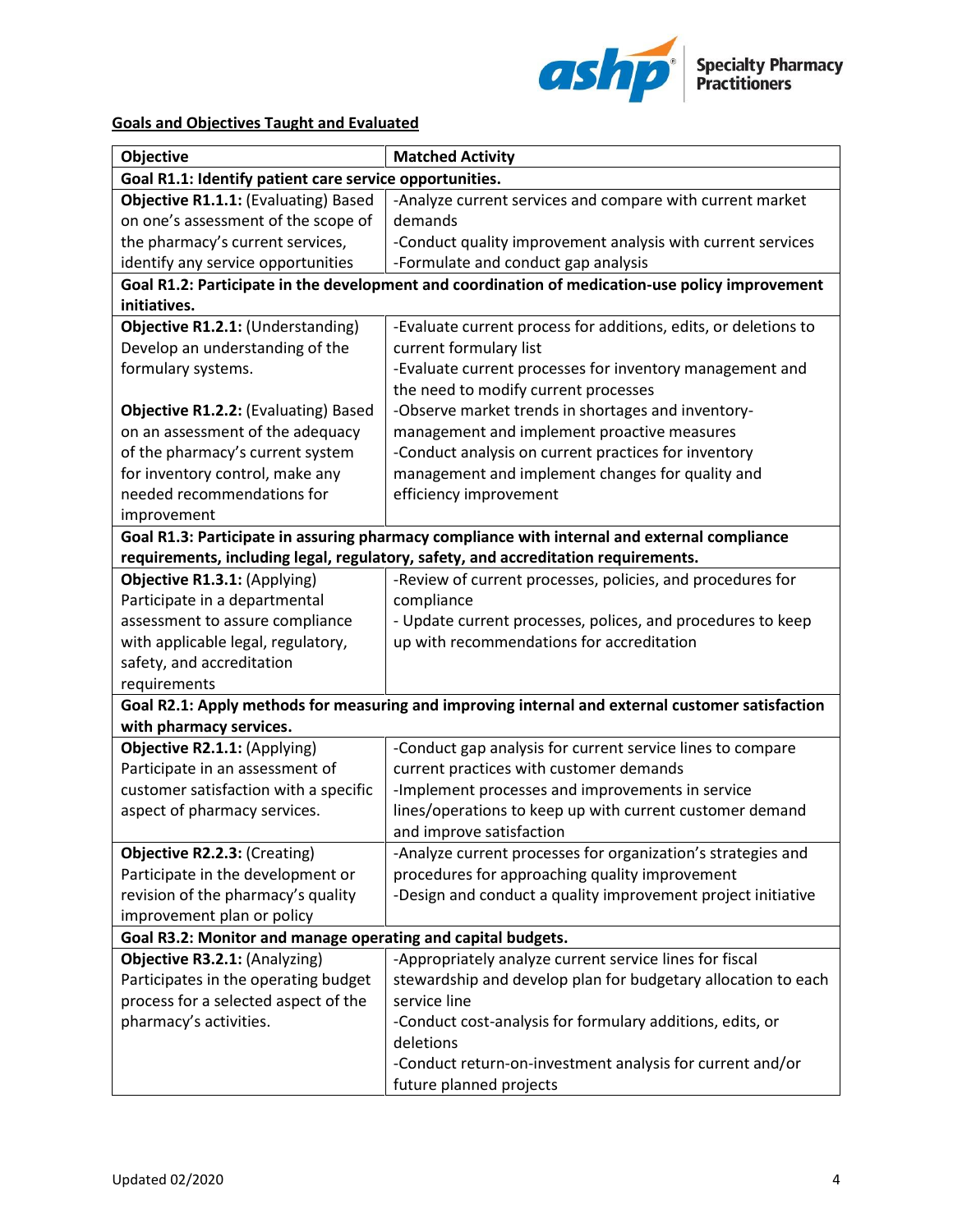

| Goal R4.4: Understand how to design and implement plans for maximizing employee engagement |                                                                    |  |
|--------------------------------------------------------------------------------------------|--------------------------------------------------------------------|--|
| and enhancing employee satisfaction and retention.                                         |                                                                    |  |
| Objective R4.4.1: (Understanding)                                                          | -Formulate strategies and utilize tools to assess current          |  |
| Explain supportive evidence and the                                                        | employee engagement                                                |  |
| organization's strategy regarding                                                          | -Coordinate improvement projects in employee engagement            |  |
| employee satisfaction and                                                                  | -Formulate strategies for procedural and periodic assessment       |  |
| engagement and effective tactics for                                                       | of employee engagement by leadership team                          |  |
| recognizing and rewarding                                                                  |                                                                    |  |
| employees.                                                                                 |                                                                    |  |
| Goal R5.5: Demonstrate ability to conduct a quality improvement or research project.       |                                                                    |  |
| <b>Objective R5.5.2: (Creating) Develop</b>                                                | -Analyze current market that pharmacy is serving and compare       |  |
| a plan or research protocol for a                                                          | with initiatives in advancing pharmacy practice                    |  |
| practice quality improvement,                                                              | -Formulate a quality improvement project plan focusing on,         |  |
| healthcare pharmacy administration                                                         | but not limited to: operational efficiency, new clinical services, |  |
| topics, or related topics for                                                              | improving patient safety outcomes, enhancing patient care          |  |
| advancing the pharmacy profession.                                                         | experiences                                                        |  |

# **Progression of the Resident**

The length of time the preceptor spends in each of the phases of learning will depend on the resident's progression in the current learning experience and where the learning experience occurs in the overall residency program.

# - **Week 1: Rotation Orientation**

- o Preceptor will review pre-rotation self-assessment with resident, set expectations for the rotation, set dates for any required journal club and/or presentations, structure of rotation, approved absences, etc.
- $\circ$  Preceptor will model pharmacy operations in central operations and clinical operations in clinic, and resident will be expected to observe **(modeling)**
- $\circ$  The resident will be oriented to workflow and documentation; with the expectation the resident will be able to perform independently by end of the week.
- $\circ$  The resident will learn documentation for required service line and/or clinic of choice
- o The resident will attend and partake in administrative and leadership meetings

# - **Week 2**: **Data Analysis and Project Formulation**

- $\circ$  Conduct gap analysis to identify improvement areas or service expansion needs
- o Determine patient demographics, insurance information, and clinical needs to ascertain appropriateness of utilizing specialty pharmacy services and identify demographics needed for data gathering specific to project
- **Week 3-4**: **Autonomous Functioning as administrative and leadership team member and project completion** 
	- o Independently recognize, triage, and rectify patient complaint issues
	- $\circ$  Independently recognize, triage, and rectify staff issues and employee engagement issues
	- $\circ$  Completion and presentation of quality improvement project/service line expansion project to administration and leadership team
	- $\circ$  Completion of all discussions, topic discussions, and educational presentations to staff